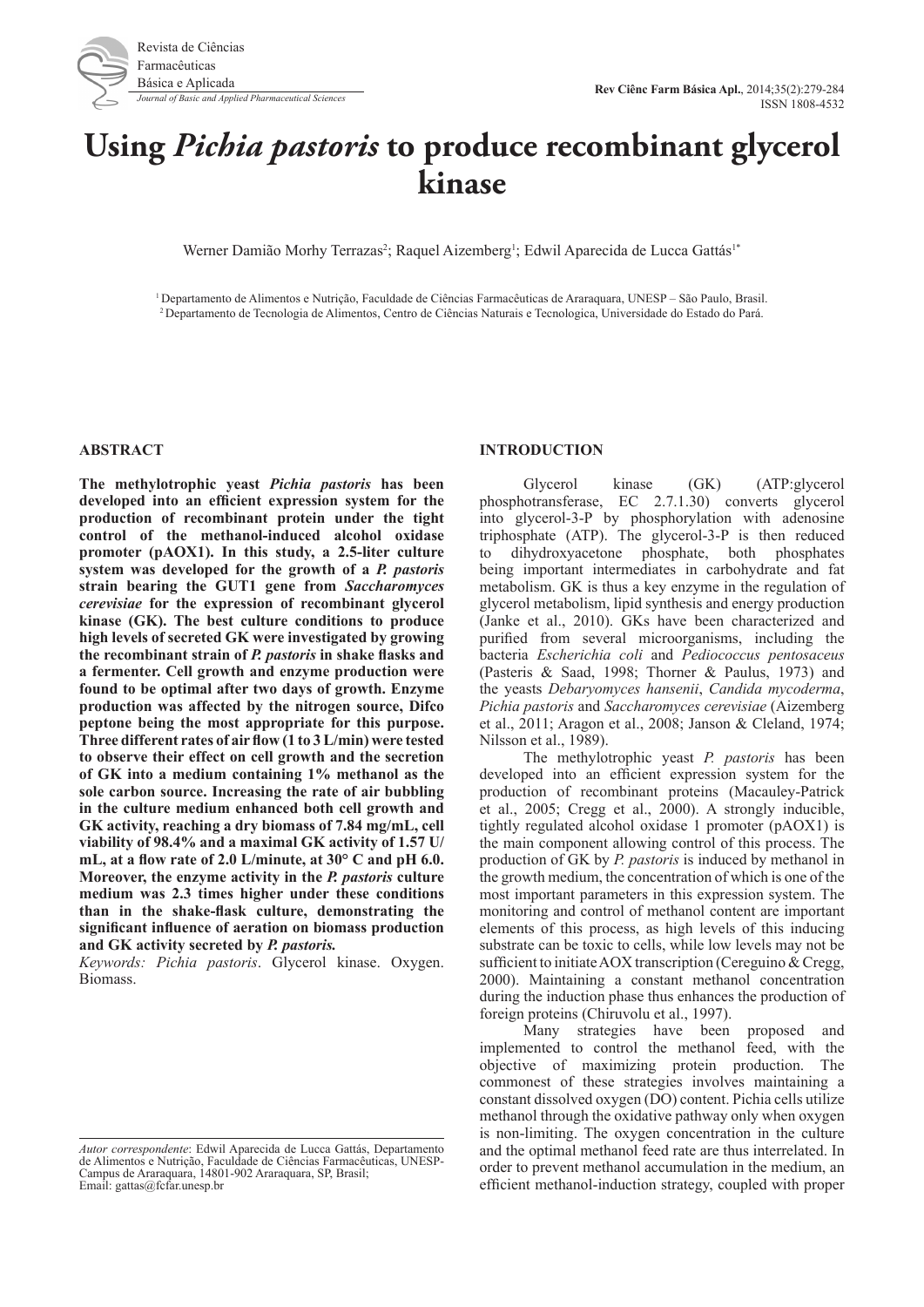DO control, is essential for optimal protein production with Pichia expression systems (Potvin et al., 2012; Resina et al., 2004). However, the limitation in DO can be overcome by improving the oxygen mass transfer coefficient (KLa) by the addition of oxygen vectors to the medium (Zhang et al., 2008).

Boze et al. (2001) obtained appreciably higher levels of secretory protein production in a bioreactor than in flasks, when *P. pastoris* was grown at high cell density in a fed-batch bioreactor or continuous fermenter, by controlling pH and the supply of oxygen. According to Choi & Park (2006), three phases generally need to occur in the production of a heterologous protein with *P. pastoris* in a fermenter: first, the accumulation of biomass, with glycerol as the carbon source; next, a transition phase to adapt the cells, in which the addition of glycerol is controlled to limit growth rates, and finally induction, by the slow addition of methanol. According to Aizemberg et al. (2011), in BMGY medium, glycerol concentration is one of the most important factors for biomass production, while the rate of supplementation of methanol as a carbon source is the most important factor for the production of recombinant GK.

In the present study, *P. pastoris* containing the *S. cerevisiae* GUT1 gene, which codes for GK, was chosen as the model system. The first step was to understand the effects of pH and the nitrogen source in the medium on yeast growth and GK production in shake flasks. The effects of oxygen induction on *P. pastoris* cell growth and recombinant GK expression were tested in a 2.5-L fermenter.

## **MATERIALS AND METHODS**

#### **Microorganism and culture conditions**

*Pichia pastoris* strain X-33, bearing the GUT1 gene expressing recombinant GK on the expression vector  $pPICZ \Box$  A, was constructed and selected as described elsewhere (Aizemberg et al., 2011). The organism was maintained on slants of YPDA medium (1% yeast extract, 2% peptone, 2% D-glucose, 2% agar) at 30º C for 24 h. Inocula for the shake-flask culture were grown for 24 h in 25 mL of buffered methanol-glycerol-complex (Invitrogen, 2000) BMGY medium at 30º C, shaken at 120 rpm. The BMGY medium contained 1% yeast extract, 2% peptone, 100 mM potassium phosphate buffer at pH 6.0, 1.34% yeast nitrogen base without amino acids (YNB), 4 x 10- 5% biotin, 1% glycerol and 1% methanol. The cells were pelleted by centrifuging, suspended in buffer and used to inoculate the shake-flask cultures.

#### **Growth and induction in shake flask**

Shake-flask cultures were grown in 25 mL of buffered methanol-complex (Invitrogen, 2000) BMMY medium (1% yeast extract, 2% peptone, 100 mM potassium phosphate buffer, pH 6.0, 1.34% YNB, 4 x 10-5% biotin and 1% methanol) or BSM medium (40 g of glycerol, 26.7 mL/L of 85% phosphoric acid, 0.93 g/L of CaSO4.2H2O, 18.2 g/L of K2SO4, 14.9 g/L of MgSO4.7H2O and 4.13 g/L of KOH) plus trace element solution (Chiruvolu et al., 1999), with an initial cell concentration of 0.100 mg/ mL, incubated at 30º C and 120 rpm. Volumes of methanol

were added daily to a final concentration of 1%, required to maintain induction. Samples of culture media were removed every 24 hours to analyze the production of biomass and protein. Various peptone sources were used in the BMMY medium and the pH of the culture was maintained and controlled by the addition of the buffer used in each experiment (range: 5.0 to 7.0).

#### **Growth and induction in 5-L fermenter**

A seed culture was inoculated with a single colony of *P. pastoris* in a 250 mL flask containing 25 mL of BMGY medium and incubated in a rotary shaker at 30° C, 120 rpm for 24 h. Cells were then pelleted by centrifugation at 3000 rpm for 5 minutes, re-suspended in buffer and transferred to a fermenter. Fermentations were carried out in 2.5 L BMMY medium in an INFORS HT-Minifors 5-L vessel, incubated at 30° C and 120 rpm. Methanol was added daily to a final concentration of 1%. Samples of the culture media were taken every 24 hours for the analysis of biomass production and protein secretion. The reactor was oxygenated by a stream of air bubbles from a compressor, introduced at the base of the reactor. Air flow rate during the experiment ranged from 1 to 3 L/min. In all fermentations, the initial pH of 6.0 was maintained throughout by the addition of 100 mM phosphate buffer.

#### **Biomass assay**

Biomass was expressed as dry cell weight and determined spectrophotometrically by absorbance at 570 nm (Ultrospec 2100 spectrophotometer, Amersham Bioscience). The conversion factor was 0.88 mg dry wt cells/mL per absorbance unit, obtained from a standard curve relating absorbance to dry weight of the cell suspension (7.21 mg wet cells / mL per AU).

#### **Supernatant concentration**

After fermentation, the contents of the two shake flasks and 2.5-L fermenters were centrifuged at  $15,000 \square g$ for 10 min in a Sorvall RC5C Plus centrifuge, and the cell pellets were discarded. The supernatants were concentrated by lyophilization or by means of a filter membrane (Millipore YM-10, cut-off 10 kDa, CENTRIPLUS® Centrifugal Filter Devices, USA), which afforded threefold concentration. During the concentration of recombinant GK, the centrifuge was operated at 17 $\degree$  C and 2800 $\Box$ g.

# **Measurement of glycerol kinase activity**

The reaction of GK was assayed by a method described by Kennedy (1962). The following mixture of reagents was used: 0.07 mL of 20 mM NAD+, 0.07 mL of 50 mM ATP, 0.9 mL of 6 mM glycerol, 0.9 mL of 100 mM glycine-NaOH buffer, pH 9.8, containing 880 mM hydrazine hydrate, 0.210 mL of 200 mM magnesium sulfate, 0.330 mL of 100 mM calcium chloride, 0.220 mL of enzyme (concentrated supernatant) diluted three times in 100 mM Tris buffer, pH 7.2, containing 10 mM NaF, totaling 3.3 mL. The NADH generated in the reaction was read at 340 nm and recorded for the first 60 s of reaction. One enzyme unit was defined as the amount of enzyme required to form  $1 \square$  mol of NADH (molar absorption coefficient 6200M-1 cm-1) per minute at 25º C under the conditions specified.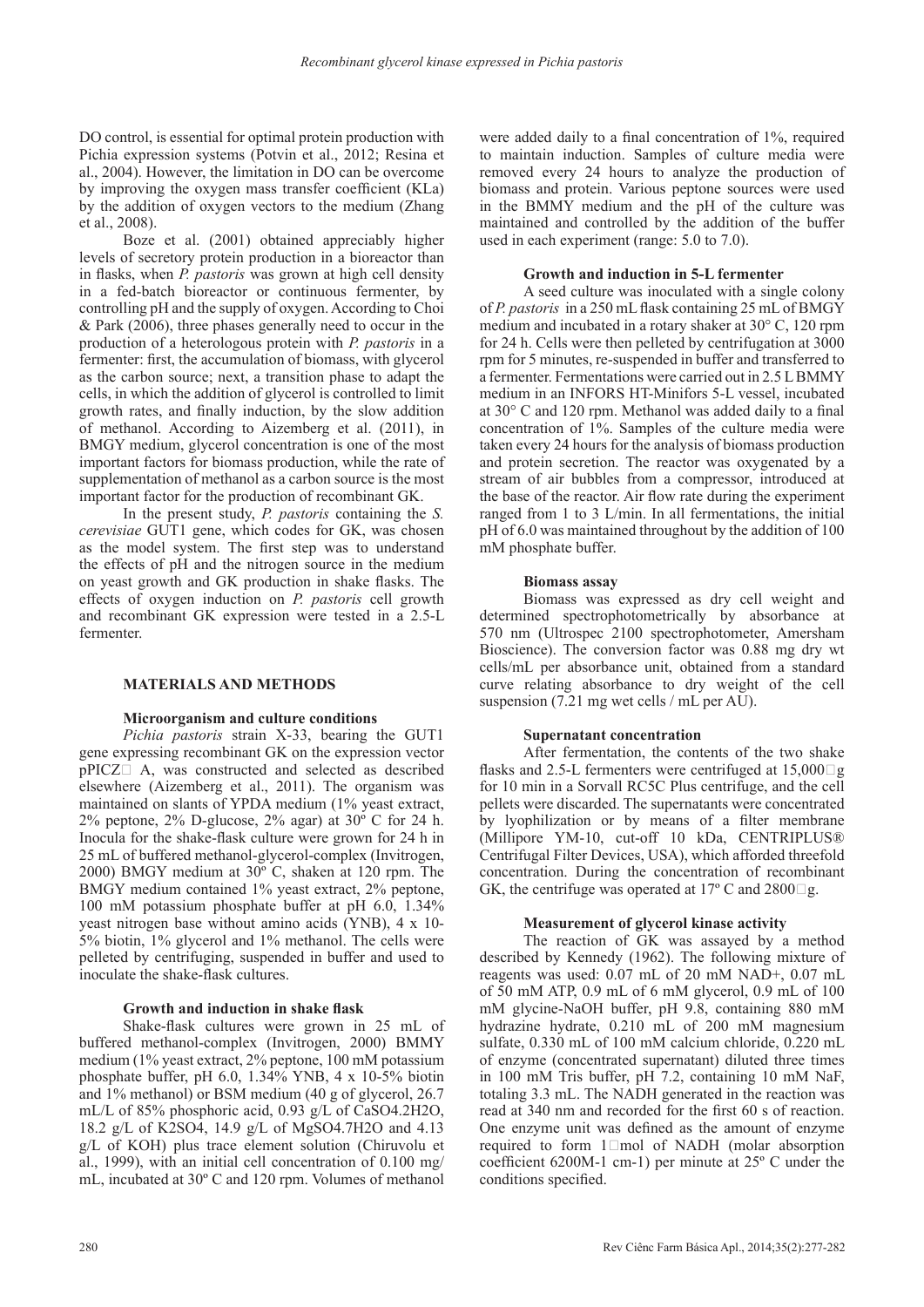#### **Protein assay**

Total protein was assayed (Layne, 1975) with bovine serum albumin as the standard protein. The variation (SD) in the protein content of the cultures was  $15.03 \square 1.93$  mg/mL.

## **RESULTS**

## **Influence of complex medium on glycerol kinase production**

In the first phase of production, the strains are batch cultured in a defined medium containing glycerol, to generate biomass but repress heterologous gene expression. The second phase is the addition of methanol to the culture at a slow rate, to induce protein expression.

High levels of total protein expression and secretion into the shake-flask culture medium were achieved by incorporating the *S. cerevisiae*  $\Box$ -factor signal sequence into the pPICZ $\Box$ -GUT1 construct (Aizemberg et al., 2011). In this study, the transformants had maximal GK activity  $(0.662 \square 0.44 \text{ U/mL})$  in the BMMY medium after two days of induction with methanol (Figure 1). The total protein was  $18.43 \pm 1.26$  mg/mL and the amount of secreted GK was 1.1-fold greater in the lyophilized enzyme extract. (Table 1)



 Figure 1. Effect of time of induction of *Pichia pastoris* growing in BMMY medium in shake flasks on recombinant GK activity (n) and biomass (l). Each point represents the average of two determinations.

## **Influence of pH of medium on glycerol kinase production**

The pH also plays an important role in the maintenance and stability of heterologous proteins secreted by *P. pastoris* and it is necessary to control this variable to minimize the proteolytic degradation of the heterologous proteins. When the cultures were grown at pH 6.0, GK activity remained stable and high levels of enzyme expression were achieved. The expression of protein by *P. pastoris* and the extracellular GK activity depend on the pH of the growth medium and the nature of the buffer. The best GK production attained in BMMY medium was 0.67 U/mL (Table 2) and the total protein was  $18.43 \pm$ 1.26 mg/mL (Table 1). Optimization of the culture pH, buffer and medium composition for effective expression of Table 1. Effect of complex methanol medium (BSM and BMMY) on GK activity secreted by *Pichia pastoris*.

| <b>Medium</b> | Enzyme without / with<br>lyophilization | <b>GK</b> Activity (U/mL) |  |  |
|---------------|-----------------------------------------|---------------------------|--|--|
| $BSM**$       | Without                                 | $\theta$                  |  |  |
| <b>BMMY</b>   | Without                                 | $0.662 \square 0.44$      |  |  |
| BMMY***       | With                                    | $0.755 \square 0.00$      |  |  |
| <b>BMMY</b>   | With*                                   | $0.318 \square 0.09$      |  |  |

\*Plus 2 mmol/L  $\Box$ -mercaptoethanol and 10 mmol/L MnSO4 ; \*\* total protein =  $6.23 \pm 0.04$  mg/mL; \*\*\* total protein before lyophilization =  $18.43 \pm 1.26$  mg/mL.

Table 2. Effect of pH of induction medium (BMMY) on biomass, viability and GK activity secreted by *Pichia pastoris* in shakeflask culture.

| Value of pH | <b>Biomass</b>      | <b>Viability</b> | <b>GK</b> Activity  |                            |  |  |
|-------------|---------------------|------------------|---------------------|----------------------------|--|--|
|             | (mg/mL)             | $\frac{6}{2}$    | (U/mL)              | (U/mg protein<br>secreted) |  |  |
| $5.0*$      | $5.30 \square 0.03$ | 93.0             | 0                   |                            |  |  |
| $6.0*$      | $5.91 \square 0.01$ | 94.2             | $0.26 \square 0.03$ | 0.015                      |  |  |
| $6.0**$     | $5.02 \square 0.01$ | 65.6             | 0                   | -                          |  |  |
| $6.0***$    | $5.48 \square 0.05$ | 93.0             | $0.67 \square 0.06$ | 0.036                      |  |  |
| $70***$     | $5.18 \square 0.02$ | 82.4             | $0.31 \square 0.04$ | 0.022                      |  |  |

Buffer 100 mmol/L: \* potassium citrate-phosphate, \*\* potassium citrate, \*\*\* potassium phosphate.

Table 3. Effect of nitrogen source on biomass and GK activity secreted by *Pichia pastoris* growing in BMMY medium in shake flasks.

|                                               | <b>Biomass</b>      | <b>Total</b>        | <b>GK</b> Activity   |                    |  |  |
|-----------------------------------------------|---------------------|---------------------|----------------------|--------------------|--|--|
| <b>Nitrogen Source</b><br>$(2\% \text{ w/v})$ | (mg/mL)             | protein<br>(mg/mL)  | (U/mL)               | (U/mg)<br>protein) |  |  |
| Without peptone                               | $3.02 \square 0.00$ | $14.1 \square 0.18$ | $\Omega$             |                    |  |  |
| <b>Bacto Peptone</b>                          | $5.99 \square 0.07$ | $13.6 \square 3.31$ | $0.509 \square 0.44$ | 0.037              |  |  |
| Acumedia (peptone A)                          | $5.50 \square 0.04$ | $19.2 \square 3.07$ | $0.700 \square 0.48$ | 0.036              |  |  |
| Difco Peptone                                 | $6.69 \square 0.07$ | $19.5 \square 4.15$ | $0.764 \square 0.00$ | 0.039              |  |  |
| Merck Peptone                                 | $7.10 \square 0.02$ | $15.4 \square 2.95$ | $\Omega$             |                    |  |  |
| (NH4)2SO4                                     | $6.51 \square 0.00$ | $24.0 \square 2.71$ | $0.682 \square 0.05$ | 0.028              |  |  |

|             |  |  |  | Table 4. Specific growth rate of <i>Pichia pastoris</i> and GK specific |  |  |
|-------------|--|--|--|-------------------------------------------------------------------------|--|--|
|             |  |  |  | activity at various air flow rates in BMMY medium in 5-L                |  |  |
| bioreactor. |  |  |  |                                                                         |  |  |

| Air flow $(L/min)$               | 1.0               | 2.0                 | 3.0           | none*               |
|----------------------------------|-------------------|---------------------|---------------|---------------------|
| Final Biomass (mg/mL)            | 5.63              | 7.84                | 5.10          | 5.69                |
| Viability (%)                    | 99.1              | 98.4                | 97.9          | 99                  |
| Specific growth rate/h           | 0.12              | 0.16                | 0.11          | 0.12                |
| GK activity (U/mL)               | $131 \square 005$ | $1.57 \square 0.03$ | $0.90 - 0.00$ | $0.69 \square 0.07$ |
| Specific activity (U/mg protein) | 0.083             | 0.098               | 0.057         | 0.043               |

\* Growth and induction in shake-flask.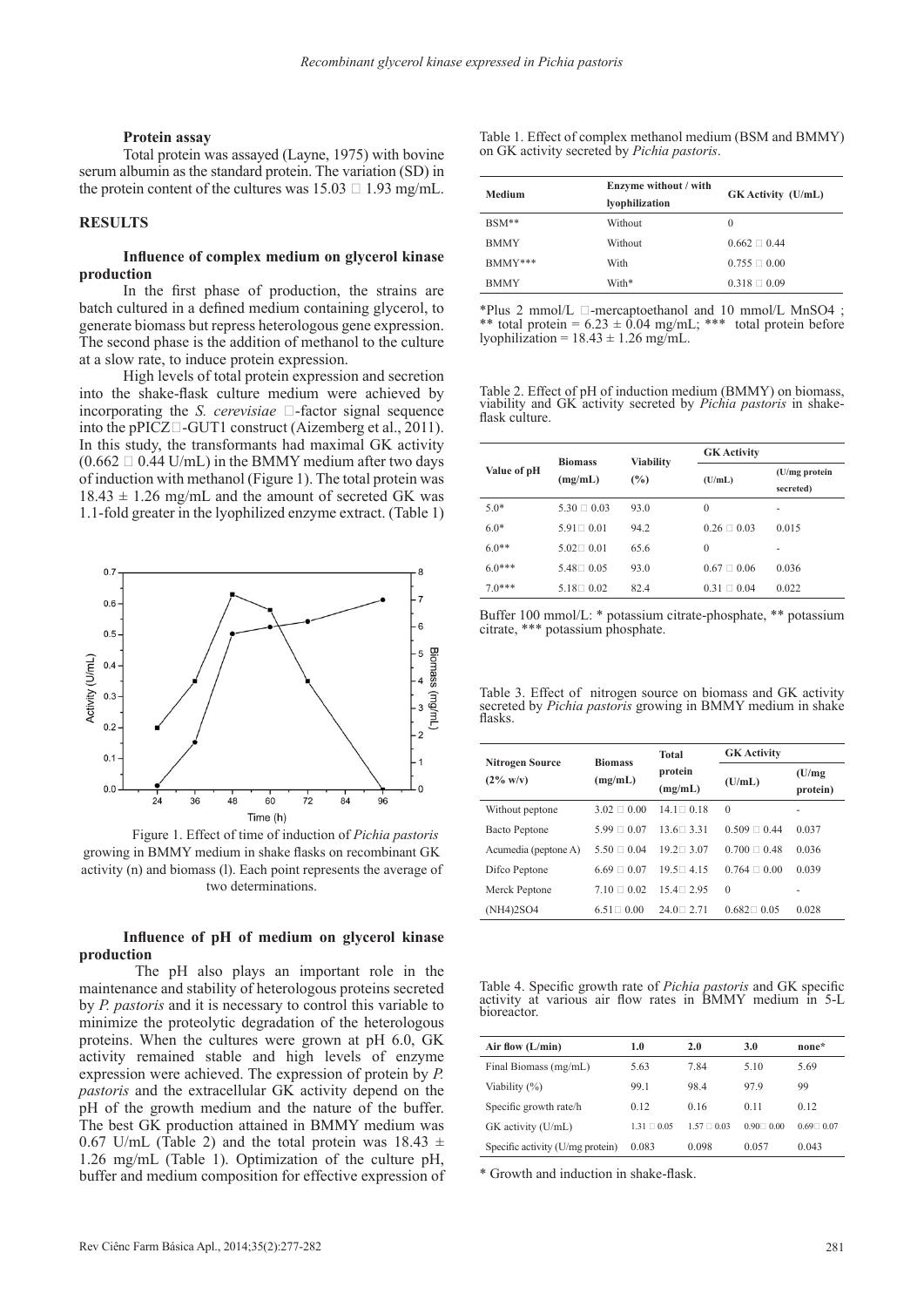heterologous enzyme was carried out. From the reported results, the optimal pH for GK specific activity was 6.0 and the best buffer phosphate (Table 2).

## **Influence of nitrogen source on glycerol kinase production**

The culture medium composition exerts an effect on heterologous protein production in yeast through changes in cell growth and viability. In general, all *P. pastoris* strains grow on defined medium supplemented with a specific nitrogen source such as peptone or casamino acids, in order to reduce or prevent proteolytic degradation of the target protein (Gonçalves et al., 2013). The effects of various sources of nitrogen (Bacto peptone, Acumedia peptone A, Difco peptone, Merck peptone and ammonium sulfate) on the production of the GK from *Saccharomyces cerevisiae* in *P. pastoris* are shown in Table 3.

**Influence of oxygen on glycerol kinase production**

The effects of varying the nitrogen source and the pH were determined in shake-flasks. The influence of agitation and oxygen limitation in the shake-flask experiments was revealed by conducting assays in 5-L Minifors (INFORS HT) bioreactors equipped with pH, stirring and air-flow controls (Table 4).

# **DISCUSSION**

Over the past 30 years, the methylotrophic yeast *P. pastoris* has been developed into a highly successful system for the production of a variety of heterologous proteins. The increasing popularity of this expression system can be attributed to several factors: the simplicity of the techniques needed for the molecular/genetic manipulation of *P. pastoris* and their similarity to those used for *S. cerevisiae*, one of the most well-known experimental systems in modern biology (Werner, 1990); the ability of *P. pastoris* to produce high concentrations of foreign proteins; the possibility of performing a large number of eukaryotic post-translational protein modifications, such as glycosylation, disulfide bond formation and proteolytic processing, and the availability of the expression system as a commercial kit (Cereguino & Cregg, 2000). The methanol-inducible pAOX1, to which the success of *P. pastoris* owes its success as a heterologous protein expression system, is used in the study. Several strategies are available for protein production in *P. pastoris* strains in growing under the control of pAOX1, as presented by Cereguino and Cregg (2000). GK activity varies in response to the conditions provided by the medium. Thus, the optimal pH, oxygen flow, nitrogen source and induction time for growth were determined.

The pH of growth and induction media plays an important part in heterologous protein production. In mouse  $\Box$ -amylase production by *P. pastoris*, the highest  $\Box$ -amylase activity was obtained when the pH was controlled at 6.0 (Choi & Park, 2006). Higher pH values decrease cell viability and may lower the stability or activity of the secreted product. Degradation due to pH-mediated destabilization, however, depends greatly on the stability of the recombinant protein itself, which is often enhanced by glycosylation and/or disulfide bond formation. Serine and aspartic acid proteases, both secreted by *P. pastoris*,

are activated at low pH values, which may explain the pHdependence of proteolytic activity (Cregg et al., 2000).

The nitrogen source is another important factor to the successful expression of heterologous proteins. Potvin et al., (2012), found that, for the production of lipase in Rhizopus oryzae, lack of nitrogen was directly related to an increase in proteolytic activity and, consequently, the degradation of extracellular proteins. Nutrient starvation leads to autophagic cell degradation and lysis, leading to the release of vacuolar proteases. Complex or enriched media not only prevent limitation, but may inhibit protease activity by proving competing enzyme substrates. In the present study, initial experiments were performed in shake flasks with four different nitrogen sources, leading to improvements in the growth of *P. pastoris* and various effects on protein expression. Cells grown in the BMMY medium with added Difco peptone exhibited increased growth (at least twice that in BMMY without peptone), total protein (18.4  $\pm$  4.15mg/mL) and GK production (0.764 U/ mL). The addition of ammonium sulfate prevented the degradation of the protein secreted by *P. pastoris* during growth. An increase in the concentration of ammonium in the culture medium extended the lag phase and thus inhibited cell growth initially, especially at concentrations equal to or greater than 0.6 mol/L (data not shown).

Other authors report several strategies for the production of heterologous proteins in *Pichia pastoris* strains in bioreactors under the control of AOX1 (Gonçalves, et al., 2013). First, the strains are batch cultured in a defined medium containing glycerol, to generate biomass but repress heterologous gene expression. The second stage is the addition of methanol to the culture at a slow rate, to induce the protein expression. However, it is not only the feeding strategy that controls the yield of GK production; factors such as pH, temperature, dissolved oxygen and medium formulation also affect enzyme expression.

Oxygen limitation is the commonest problem encountered during *Pichia pastoris* fermentation (Zhang et al., 2008). The oxygen is used by the methylotropic yeast to oxidize methanol to formaldehyde, as a side-reaction in the formaldehyde dissimilation pathway, which eventually lead to higher recombinant product formation.

The oxygen level was varied by conducting the assays in bioreactors equipped with agitation and air-flow control. The production of GK by *Pichia pastoris* was 1.74-times higher with air bubbling at 2.0 L/min than in the shake-flask culture. The results showed that the total protein was in the range 15.8 to 16.3 mg/mL, while the final biomass, specific growth rate and enzyme activity increased, up to 2.0 L/min of air flow, above which they gradually declined, though viability was maintained.

The final samples were lyophilized before the determination of GK activity and total protein. Lyophilization is one of the best-known preservation processes for pharmaceuticals and food. Improved levels of activity and increased stability can be obtained in lyophilized enzymes by a variety of methods, such as: addition of salts, sorbitol, trehalose, cyclodextrins, etc. This activation may occur by the most varied mechanisms: raising the solubility of stabilizer solutes around the protein, forming a protective layer, enabling the enzyme to keep an ionic balance and maintain its biocatalytic functions longer,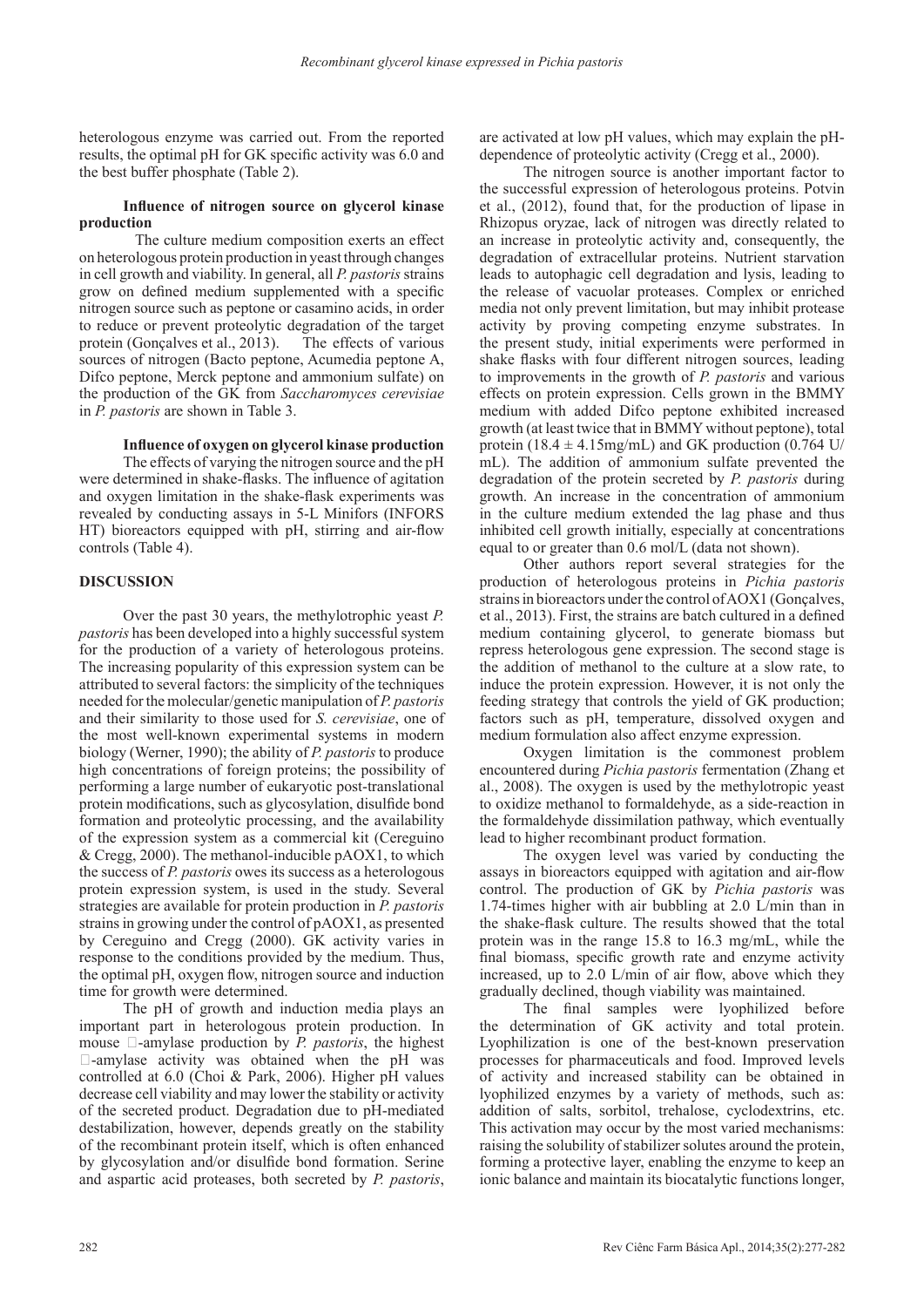owing to the preservation of three-dimensional structure after lyophilization.

The following cell growth conditions were chosen as optimal: BMMY medium at pH 6.0 (phosphate buffer), 2% Difco peptone and air bubbling at 2.0 L/min.

# **ACKNOWLEDGMENTS**

The authors are grateful to the Programa de Desenvolvimento Científico da Faculdade de Ciências Farmacêuticas (PADC/FCF) and Fundação de Pesquisa do Estado de São Paulo (FAPESP), Brazil, for financial support. We thank Julio Massao Toma for technical assistance.

# **RESUMO**

## *Produção de glycerol quinase recombinante utilizando o sistema Pichia pastoris*

**A levedura metilotrófica** *Pichia pastoris* **possui um sistema de expressão eficiente para a produção de proteínas recombinantes. A indução da produção da proteína de interesse é feita com metanol, que é capaz de ativar a transcrição do gene de interesse clonado sob controle do promotor do gene AOX1. Um meio de cultura de 2.5 litros foi elaborado para o crescimento da cepa** *Pichia pastoris* **construída com o gene GUT1 de** *Saccharomyces cerevisiae* **para expressar a enzima recombinante glicerol quinase (GK). As condições ideais de cultura, para alcançar altos níveis de expressão de GK foram investigados em crescimentos realizados em frascos e fermentador. Crescimento celular e produção de enzima atingiram valores ótimos em dois dias de cultura. A produção enzimática foi afetada pela fonte de nitrogênio no meio. Peptona da marca Difco foi a fonte de nitrogênio mais adequada para a expressão desta enzima. Três diferentes concentrações (1-3 L / min) de fluxo de ar foram analisados em ensaios de crescimento celular e secreção da GK, no meio contendo 1 % de metanol como única fonte de carbono. O aumento do fluxo do ar no meio de cultura produziu melhores resultados para o crescimento celular e atividade da GK, atingindo 7,84 mg / mL de biomassa seca e 98,4% de viabilidade. A máxima atividade de GK foi de 1,57 U / mL, com a concentração de fluxo de ar de 2,0 L / minuto a 30 ° C e pH 6.0. O aumento da atividade enzimática foi 2,3 vezes maior no meio de cultura da**  *Pichia pastoris* **nestas condições, revelando a influência deste parâmetro na produção de biomassa e atividade da GK.**

*Palavras-chave: Pichia pastoris*. Glicerol quinase. Oxigênio. Biomassa.

## **REFERENCES**

Aizemberg R, Terrazas WDM, Ferreira-Dias S, Valentini SR, Gattas EAL. Optimal conditions for biomass and recombinant glycerol kinase production using the yeast *Pichia pastoris*. Food Technol Biotechnol. 2011;49(3):329-35.

Aragon CC, Ferreira-Dias S, Gattas EAL, Peres MFS. Characterization of glycerol kinase from baker's yeast: Response surface modeling of the enzymatic reaction. J Mol Catal B: Enzymatic. 2008;52-53:113-20.

Boze H, Laborde C, Chemardin P, Fabien R, Venturin C, Combarnous Y, Moulin G. High-level secretory production of recombinant porcine follicle-stimulating hormone by *Pichia pastoris*. Process Biochem. 2001;36:907-13.

Cereguino JL, Cregg JM. Heterologous protein expression in the methylotrophic yeast *Pichia pastoris*. FEMS Microbiol. 2000;24:45-66.

Chiruvolu V, Cregg JM, Meagher MM. Recombinant protein production in an alcohol oxidase-defective strain of *Pichia pastoris* in fedbatch. Enzyme Microbial Technol. 1997; 21:277-83.

Chiruvolu V, Eskridge K, Cregg J, Meagher M. Effects of glycerol concentration and pH on growth of recombinant *Pichia pastoris* yeast. Appl Biochem Biochenol. 1999;75:163-73.

Choi DB, Park EY. Enchanced production of mouse -amylase by feeding combined nitrogen and carbon sources in fed-batch culture recombinant *Pichia pastoris*. Process Biochem. 2006;34:390-7.

Cregg JM, Cereghino JL, Higgins DR Recombinant protein expression in *Pichia pastoris*. Mol Biotechnol. 2000;16:25- 52.

Gonçalves AM, Pedro AQ, Maia C; Sousa F, Queiroz JA, Passarinha LA. *Pichia pastoris*: A recombinant microfactory for antibodies and human membrane proteins. J Microbiol Biotechnol. 2013;23:587-601.

Janke R, Genzel Y, Freund S, Wolf MW, Grammel H, Rühmkorf C. Expression, purification, and characterization of a His6-tagged glycerokinase from Pichia farinose for enzymatic cycling assays in mammalian cells. J Biotechnol. 2010;150:396–403.

Janson CA, Cleland WW. The kinetic mechanism of glycerokinase. J Biol Chem. 1974;249: 2562-6.

Nilsson A, Thomson KS, Adler L. Purification and characterization of glycerol kinase in the salt-tolerant yeast *Debaryomyces hansenii*. Biochem Biphys Acta. 1989;991:296-302.

Kennedy PE. Glycerokinase. Method Enzymol. 1962;5:476-9.

Layne E. Spectrophotometric and turbidimetric methods for measuring proteins. Method Enzymol. 1975;3:447-54.

Macauley-Patrick S, Fazenda ML, McNeil B, Harvey LM. Heterologous protein production using the *Pichia pastoris* espression system. Yeast. 2005;22:249-70.

Pasteris SE, de Saad AMS. Characterization of glycerol kinase and NAD-independent glycerol-3-phophate